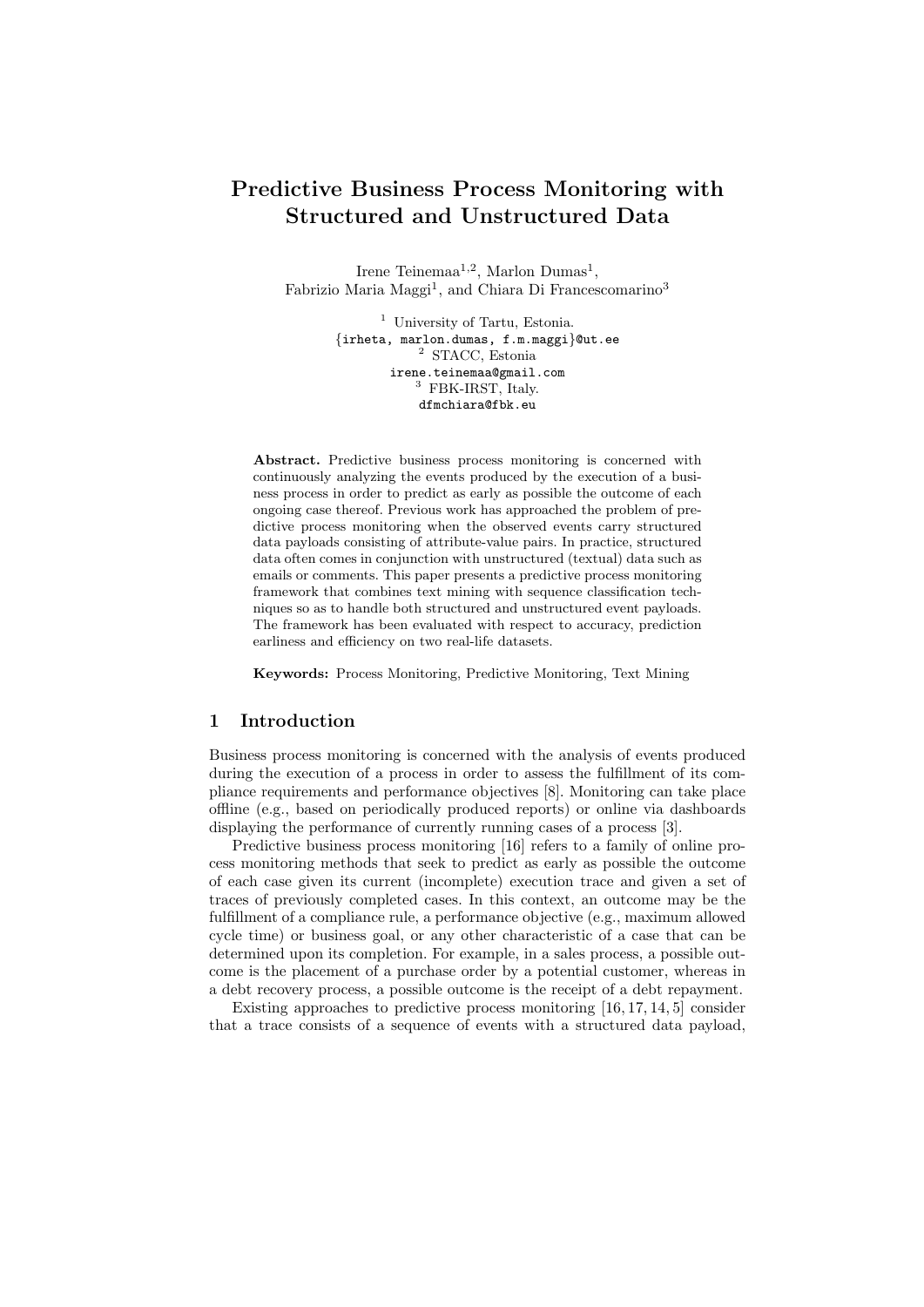such as a payload consisting of attribute-value pairs. For example, in a loan application process, one event could be the receipt of a new loan application. This event may carry structured data such as the name, date of birth and other personal details of the applicant, the type of loan requested, and the requested amount and valuation of the collateral. Each subsequent event in this process may then carry additional or updated data such as the credit score assigned to the applicant, the maximum loan amount allowed, the interest rate, etc.

In practice, not all data generated during the execution of a process is structured. For example, in said loan application process, the customer may include a free-text description of the purpose of the loan. Later, a customer service representative may attach to the case the text of an email exchanged with the customer regarding her employment details, while a credit officer may add a comment to the loan application following a conversation with the customer. Comments like these ones are common for example in application-to-approval processes, issue-to-resolution and claim-to-settlement processes, where the execution of the process involves unstructured interactions with the customer.

This paper studies the problem of jointly exploiting unstructured (free-text) and structured data for predictive process monitoring. The contribution is a predictive process monitoring framework that combines text mining techniques to extract features from textual payload, with (early) sequence classification techniques for structured data. The proposed framework is evaluated on two reallife datasets: a debt recovery process, where the outcomes are either a (partial) repayment or the referral of the case to an external agency for encashment, and a lead-to-contract process, where the outcome conveys whether or not a sales contract is signed with a potential customer.

The rest of the paper is structured as follows. Section 2 introduces the text mining techniques upon which our proposal builds. Section 3 presents the predictive process monitoring framework, while Section 4 presents the evaluation. Section 5 discusses related work while Section 6 summarizes the contribution and outlines future work directions.

# 2 Background: Text Mining

The central object in text mining is a *document* — a unit of textual data such as a comment or an e-mail. Natural language processing can be used to derive representative feature vectors for individual documents, which can thereupon be used in various (predictive) data mining tasks. In order to construct reasonable representations, the textual data should be preprocessed. Firstly, the text needs to be tokenized — segmented into meaningful pieces. In the simplest approach, text is split into tokens on the white space character. More sophisticated tokenization techniques can be used to obtain multi-word tokens (e.g., "New York") or to separate words such as "it's" into two tokens "it" and "is".

Tokens can also be *normalized* so that tokens with small differences (e.g., "e-mail" and "email") are equated. In addition, inflected forms of words can be grouped together using stemming or lemmatization. For instance, lemmatization can group words "good", "better", and "best" under a single lemma.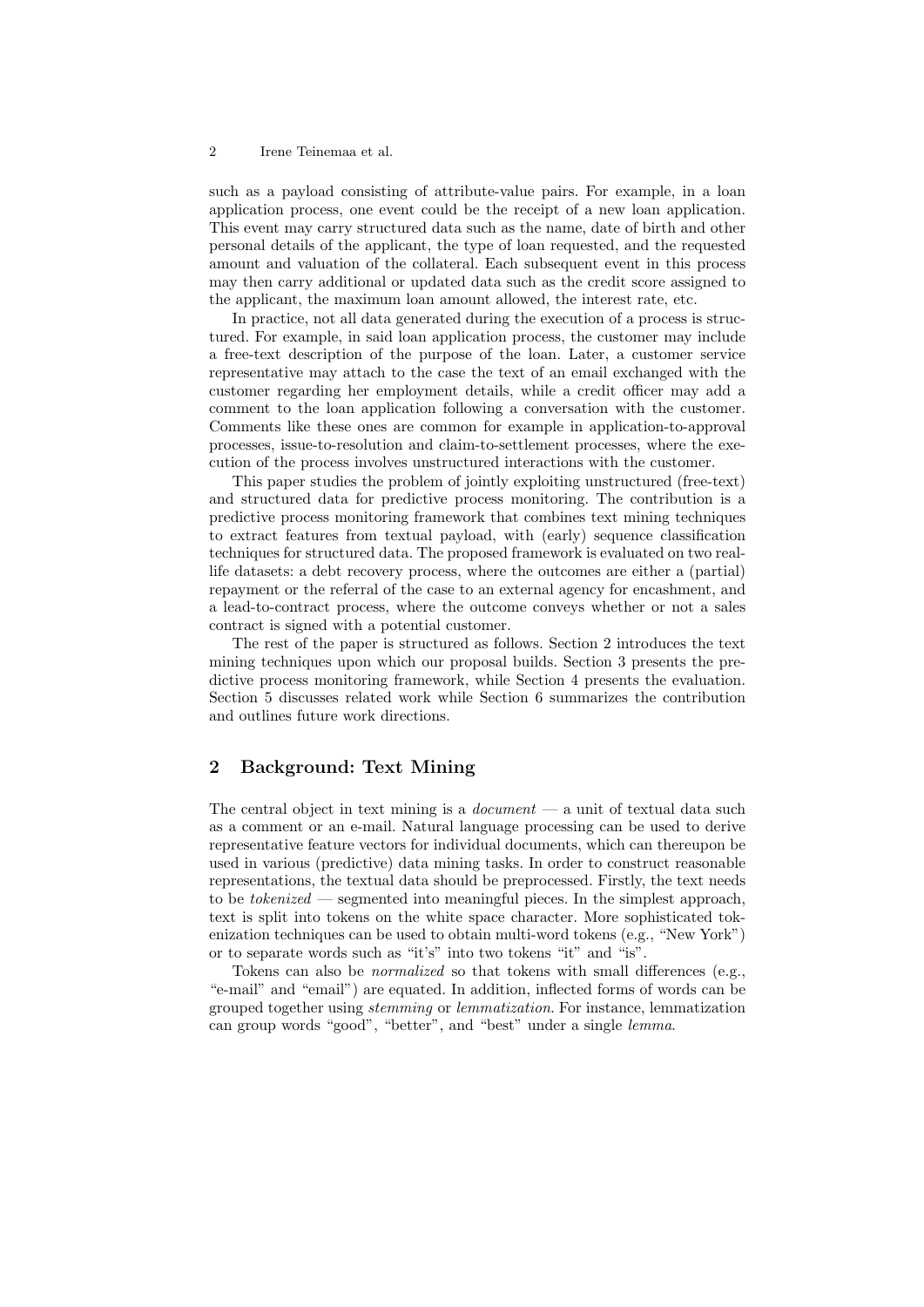A document can be represented by using frequencies of single words as features. For example, the document "The fox jumps over the dog" is represented as {"the":2, "fox":1, "jumps":1, "over":1, "dog":1}. This representation ignores the order of words – a limitation that can be overcome by using sequences of two (bigrams), three (trigrams), or n (n-grams) contiguous words instead of or in addition to single words (unigrams). The bigrams in the above document are:  $\{\n\text{``the fox''}:1, \text{``fox jumps''}:1, \text{``jumps over''}:1, \text{``over the''}:1, \text{``the dog''}:1\}.\n\text{Fea-}$ tures that are constructed based on words that occur in the document are called terms, while the corresponding representation is called bag-of-n-grams (BoNG).

Terms that occur frequently in a document collection are not representative of a particular document, yet they receive misleadingly high values in the basic BoNG model. This problem can be addressed by normalizing the term frequencies (tf) with the *inverse document frequencies* (idf) — the number of all documents divided by the number of documents that contain the term, scaled logarithmically. Thus, rare terms receive higher weights, while frequent words (like "with" or "the") receive lower weights. In text classification scenarios, weighing the term frequencies with Naive Bayes (NB) log count ratios may improve the accuracy of the predictions [20]. The BoNG model also suffers from high dimensionality, as each document is represented by as many features as the number of terms in the vocabulary (the set of all terms in the document collection). Common practice is to apply *feature selection* techniques, such as mutual information or Chi-square test, and retain only the most relevant terms.

Alternative approaches to the BoNG model are continuous representations of documents. These techniques represent text with real-valued low-dimensional feature vectors, where each feature is typically a latent variable — inferred from the observed variables. One such approach is topic modeling, which extracts abstract *topics* from a collection of documents. The most widely used topic modeling technique, Latent Dirichlet Allocation (LDA) [1], is a generative statistical model, which assumes that each document entails a mixture of topics and each word in the document is drawn from one of the underlying topics.

Continuous representations of words using neural network-based language models have also shown high performance in natural language processing tasks. These language models are trained to predict a missing word, given its con $text$  — words in the proximity of the word to be predicted. Techniques have been proposed that extend these approaches from word-level to sentence-, or document-level. For instance, *Paragraph Vector* (PV) [13] generates fixed-length feature representations for documents of variable length.

# 3 Framework

The proposed framework takes as input a set of traces and a labeling function that assigns a label (e.g., positive vs. negative) to each trace. Given this labeled set of traces, and the incomplete trace of a running case, it returns as output a prediction on the outcome (label) of the running case. Each trace consists of a sequence of events carrying a payload consisting of structured and unstructured data. For example, the following is a possible event  $(Call)$  in a debt collection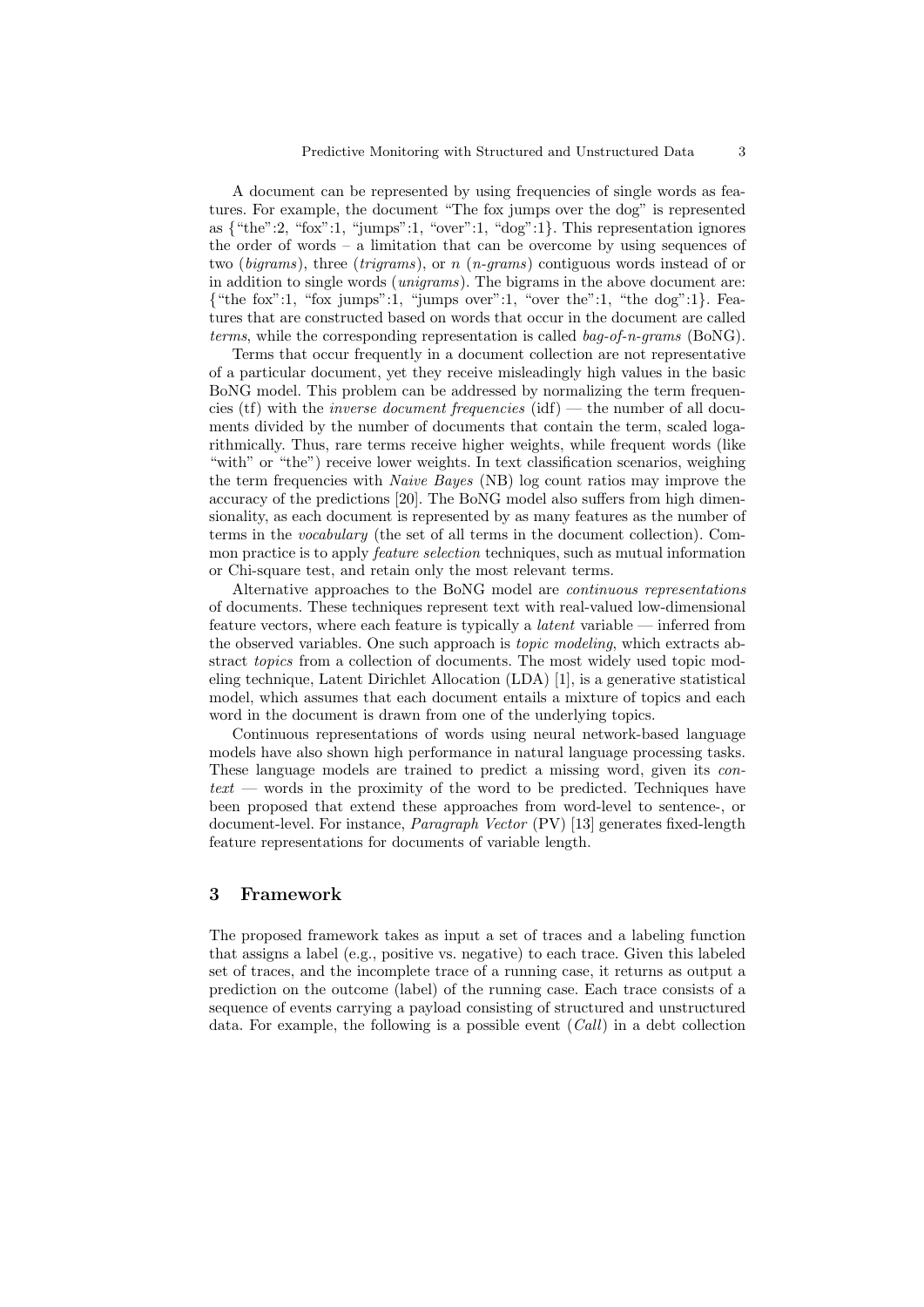process, carrying structured data (revenue and debt\_sum) and unstructured data (the associated textual description).

 $Call\{revenue: 34555, debt\_sum: 500\}$  {Please send a warning. 1234567: "Gave extension of 5 days and issued a warning about sending it to encashment. An encashment warning letter sent on the 06/10, 11:10 deadline."} (1)

The framework embodies two different components. An *offline component* uses historical traces to train classifiers that are used to make predictions about running cases through an *online component*. The following subsections explain each of these components in more detail.

#### 3.1 Offline component

Fig. 1 illustrates the offline component of our proposed predictive monitoring framework. At the core of the framework, there are text models and classifiers. Both are trained using prefixes of historical cases. In particular, one text model and one classifier is trained for each possible *prefix length* (from 1 to  $m$ ). From all prefixes of a certain length, unstructured sequences (sequences of events with their associated textual description) and structured sequences (sequences of events with their structured data payload) are extracted (Extract sequences in Fig. 1). A textual model is trained by using the unstructured data (Construct text model in Fig. 1). The purpose of a textual model is to transform a variable length textual description associated to an event into a fixed length numerical feature vector. Each textual description extracted from the considered prefixes is translated into a feature vector (Extract textual features in Fig. 1). A classifier is then trained by encoding each prefix as a complex sequence, combining (i) control flow, (ii) structured data payload, and (iii) features extracted from textual data. Therefore, the number of features depends on the prefix length k (from 1 to m) and thus different classifiers need to be trained for different prefix lengths. We now describe in more detail the main phases in the offline component.



Fig. 1: The offline component of the proposed framework

Construct Text Models and Extract Textual Features: In the proposed framework, the text associated to each event is considered as a document and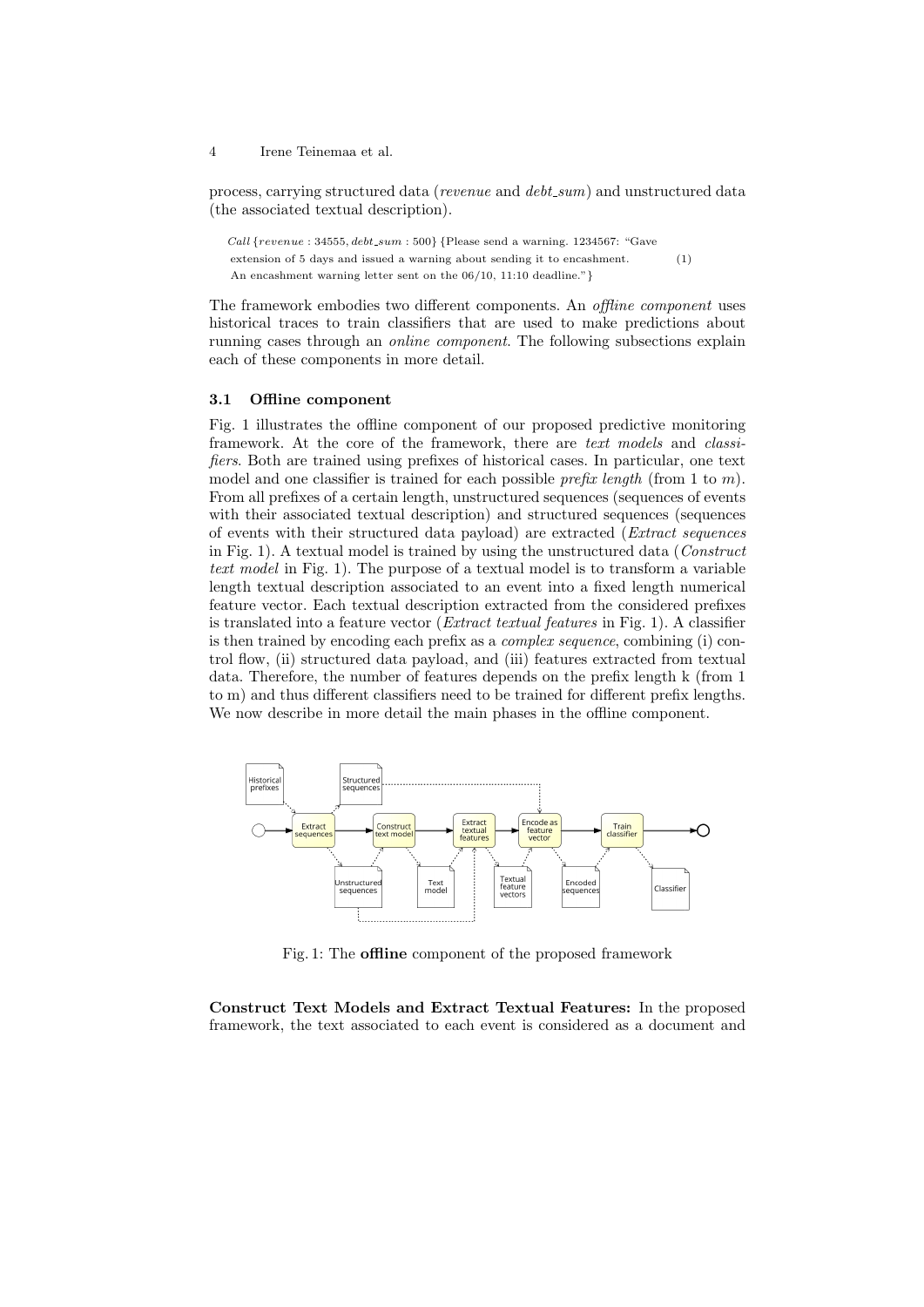a feature vector is extracted from it. We compare 4 different techniques for extracting feature vectors from text: BoNG model with and without NB log count ratios, LDA topic modeling, and PV.

Before feature extraction, some preprocessing is done on the unstructured data. We start with tokenizing the documents, using simple white space tokenization. In the case of the running example (1), the tokenization produces a vector of tokens, e.g., "Please", "send", "a", "warning", . . .. Moreover, we generate equivalence classes for different types of numerals by replacing them with a corresponding tag (phone number, date, or other). For example, in (1), token "1234567" would be replaced by token "phone number", token "06/10" by "date" and token "11:10" by "time". Lastly, we *lemmatize* the text, i.e., we group together different inflected forms of a word and we refer to such a group with its base form or lemma. For example, in our running example, tokens "send", "sent" and "sending" will be clustered together into a "send" cluster (where "send" is the lemma), whereas "deadlin" is the base form of "deadline" and "deadlines".

In the following paragraphs, we illustrate in detail the techniques for extracting feature vectors from text we use in this paper.

Bag-of-n-grams  $(n, idf)$ : This method is based on the BoNG model and takes as inputs two parameters:  $n$ , which is the maximum size of the *n*-grams; and idf, that is a boolean variable specifying whether the BoNG model is normalized with idf. In this method, the documents from historical prefixes are used to build a vocabulary of *n*-grams,  $V(n)$ . Given a vocabulary  $V(n)$  of size  $|V(n)| = v$ , a document j is represented as a vector  $\mathbf{d}^{(j)} = (g_{t_1}^{(j)}, g_{t_2}^{(j)}, ..., g_{t_v}^{(j)})$ , where:

$$
g_{t_i}^{(j)} = \begin{cases} \text{tfidf}(t_i^{(j)}) & \text{if } \text{idf} \\ \text{f}_{t_i}^{(j)} & \text{otherwise} \end{cases}
$$

 $f_{t_i}^{(j)}$  represents the frequency of *n*-gram  $t_i$  in document  $\mathbf{d}^{(j)}$ , i.e.,  $f_{t_i}^{(j)} = tf(t_i^{(j)})$ . For instance, in our running example (1), if  $n = 1$ ,  $\textit{idf} = \textit{false}$  and the vocabulary is  $V(1) = \{about, agency, collect, commun, date, deadline, encash, extens,$ gave, issu, letter, number, phonenumb, pleas, send, time, warn, warning}, the vector encoding the textual description would be:

$$
d^{(\bar{j})} = (1, 0, 0, 0, 0, 1, 1, 1, 1, 1, 1, 1, 1, 1, 3, 1, 1, 3)
$$
\n
$$
(2)
$$

where the word "send" (and its variations) occur three times in the document, the word "about" occurs once and the word "agency" does not occur.

Naive Bayes log count ratios  $(n, \alpha)$ : In this method, features are still based on the BoNG model, but they are weighted with NB log count ratios,  $\mathbf{d}^{(j)}$  =  $(f_{t_1}^{(j)} \cdot r_1, f_{t_2}^{(j)} \cdot r_2, ..., f_{t_v}^{(j)} \cdot r_v)$ . The parameter  $\alpha$  is a smoothing parameter for the weights  $[20]$ , while n is, as in BoNG, the maximum size of the n-grams. For instance, if the vocabulary (and hence the term frequency) is the same as the one in (2) and the NB log count ratios vector is  $r = (0.85, 1.02, 0.76, 0.76, 1.52, ...)$  $2.03, 1.19, 1.02, 0.45, 0.89, 1.02, 1.4, 1.39, 0.41, 1.02, 1.38, 1.27, 1.83), \mathbf{d}^{(\bar{j})}$  would be:

 $\mathbf{d}^{(\bar{j})} = (0.85, 0, 0, 0, 1.52, 2.03, 1.19, 1.02, 0.45, 0.89, 1.02, 1.4, 1.39, 0.41, 3.06, 1.38, 1.27, 5.49)$  (3)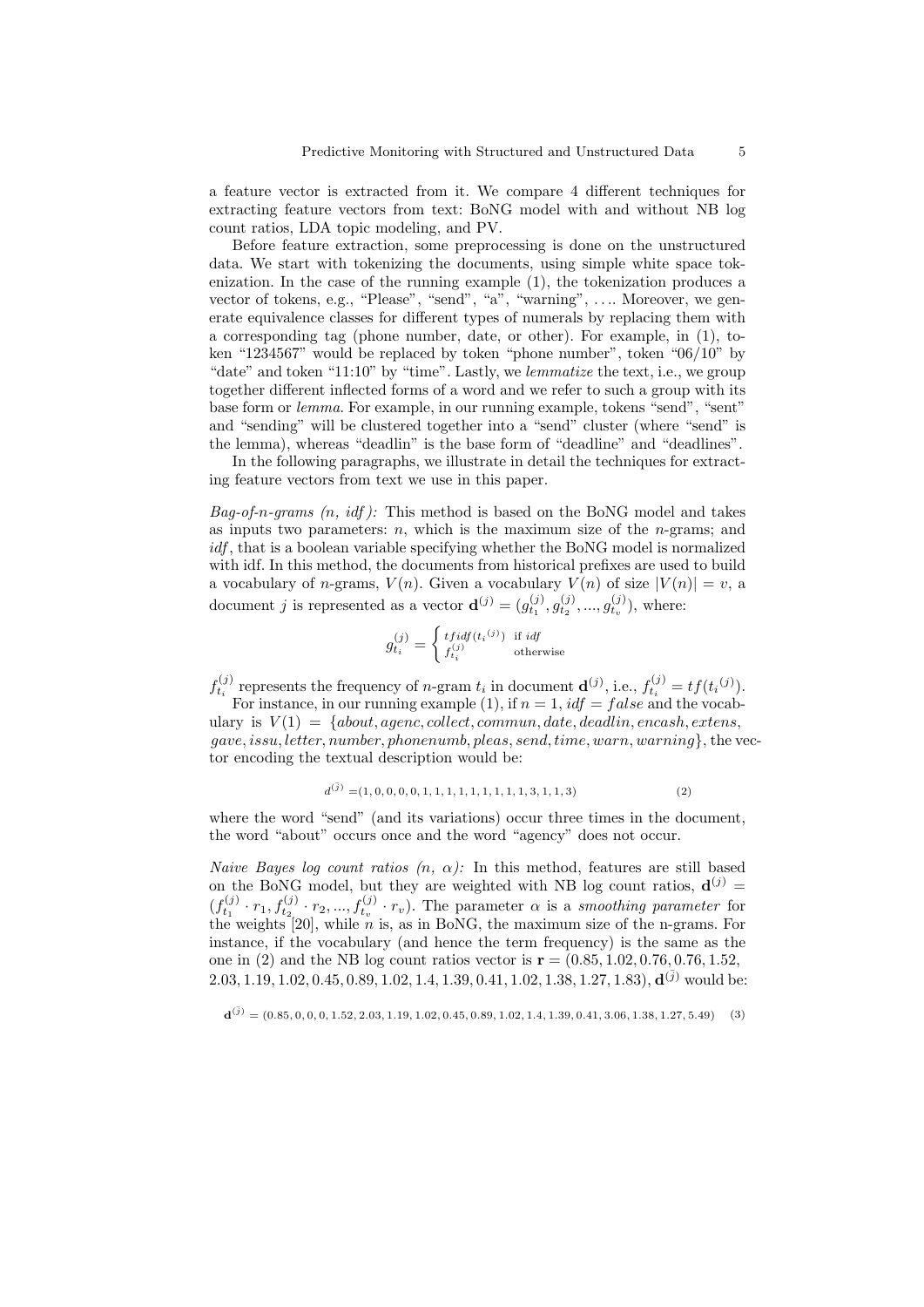Latent Dirichlet Allocation topic modeling (num topics, idf): In this method, the text model is represented by topics covered by the documents. The method takes as input the number of topics to be obtained and, similarly to BoNG, a boolean parameter idf that determines whether the term frequencies should be weighted with idf before applying topic modeling. A topic is expressed as a probability distribution over words, where words that are characteristic to a particular topic possess higher values. Each document is represented as a probability vector over topics,  $\mathbf{d}^{(j)} = (p_1^{(j)}, p_2^{(j)}, ..., p_c^{(j)})$ , where c is the number of topics and  $p_i^{(j)}$  is the probability that document j concerns topic  $p_i$ . For instance, if the three following topics have been identified by applying topic modeling to the textual descriptions of the historical unstructured data:

| $topic1:(immediately: 0.4, phone: 0.2, pay: 0.1,)$                                  | $(immediate\ payment)$       |
|-------------------------------------------------------------------------------------|------------------------------|
| $topic2:(mobile:0.3, answer:0.2, switched:0.15,off:0.15)$ (not accessible by phone) |                              |
| $topic3:(send: 0.35, letter: 0.2, warning: 0.1,)$                                   | <i>(warning letter sent)</i> |

(each topic can be abstracted by using textual descriptions like the ones reported on the right-hand side of the list of topics), the textual description in (1) will be represented as a vector of three items. Each item corresponds to the probability that the document concerns topic1, topic2 and topic3, respectively. In particular, the document is not very related to topic1, a bit more to topic2 and closer to the warning letter scenario. The resulting vector is:

$$
d^{(\bar{j})} = (0.1, 0.2, 0.7) \tag{4}
$$

Paragraph Vector (vector size, window size): In this method, not only terms but also the sequence of terms are exploited for the construction of the model. Namely, the method slides a window of size *window\_size* over the documents, using each of such windows of words as the context. Once trained, the model is able to provide for each document a vector of features of a fixed length (specified by vector\_size).

For the methods based on the BoNG model with and without NB log count ratios, before the textual features can be used for the complex sequence encoding, a feature selection step is required to reduce the number of features extracted. In particular, for the method based on the basic BoNG model the Chi-square test is used, while for the method based on the BoNG model with NB log count ratios the most discriminative features (i.e., the terms that achieve the top lowest and top highest NB log ratio scores) are selected. Both these feature selection techniques take as input the number of features to select, so that BoNG and NB also require such a number as additional input parameter.

Encode as Feature Vector: Our approach utilizes the index-based encoding for complex sequences [14]. This encoding scheme differentiates between static and dynamic (structured) data. Case attributes are static since they do not change as the case progresses. On the other hand, dynamic attributes may take new values during the execution of a case. Event attributes can hence be considered either as static (only the most recent value is used) or dynamic (the sequence of values up to a given point is used). Given a sequence  $\sigma_i$  of length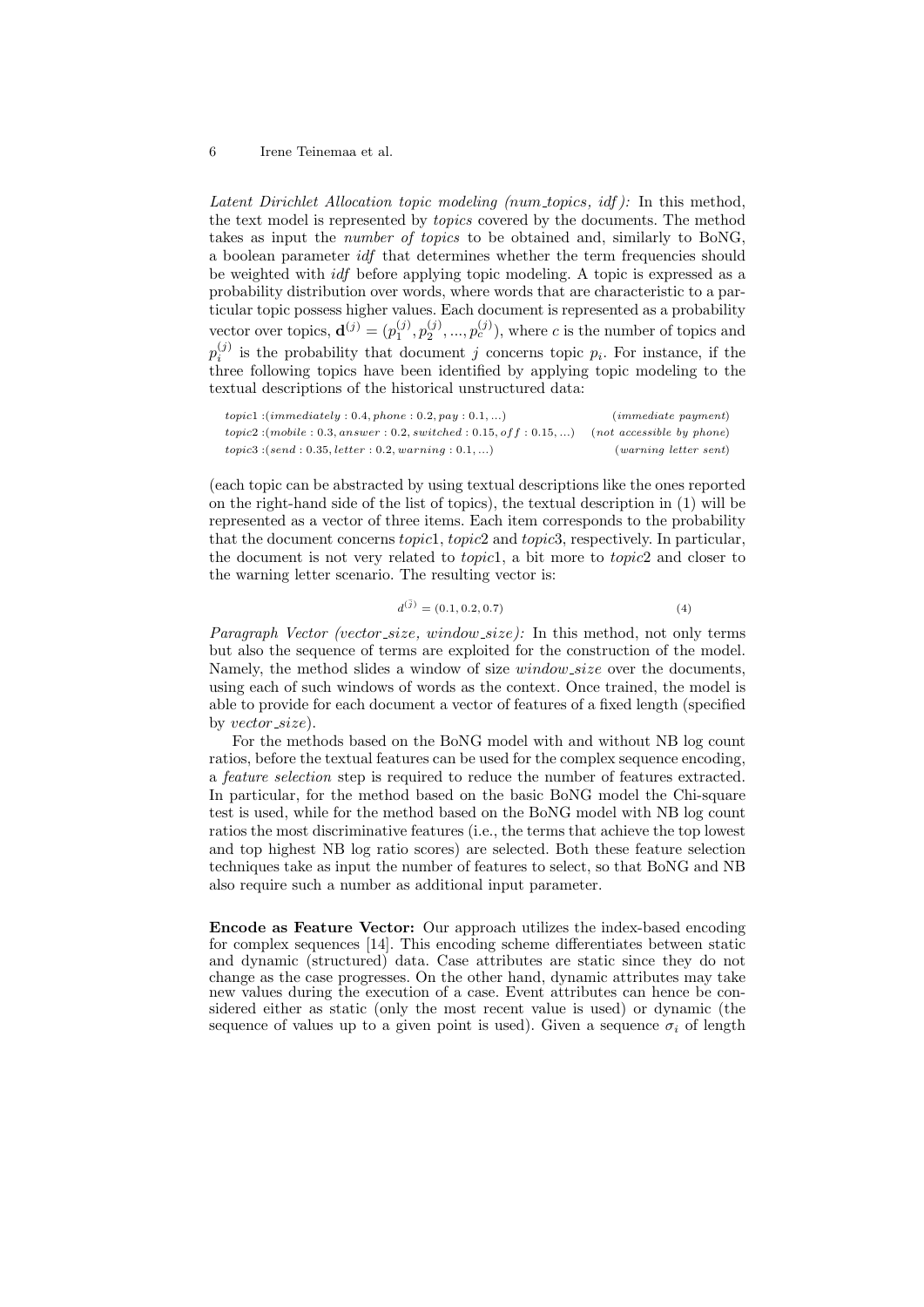k, with u static features  $s_i^1, ..., s_i^u$ , and r dynamic features  $h_i^1, ..., h_i^r$ , the indexbased feature vector  $g_i$  of  $\sigma_i$  is:

 $g_i = (s_i^1, ..., s_i^u, event_{i1}, ..., event_{ik}, h_{i1}^1, ..., h_{ik}^1, ..., h_{i1}^r, ..., h_{ik}^r).$ 

We enhance the index-based encoding with textual features by concatenating them to the feature vector. Textual data can be of both static and dynamic nature. When text contains static information, the derived v features  $t_i^1, ..., t_i^v$ are added to the feature vector of  $\sigma_i$  as follows:

 $g_i = (s_i^1, ..., s_i^u, event_{i1}, ..., event_{ik}, h_{i1}^1, ..., h_{ik}^1, ..., h_{i1}^r, ..., h_{ik}^r, t_i^1, ..., t_i^v).$ 

On the other hand, if textual data changes throughout the case, it should be handled in the same way as dynamic structured data:

 $g_i = (s_i^1, ..., s_i^u, event_{i1}, ..., event_{ik}, h_{i1}^1, ..., h_{ik}^1, ..., h_{i1}^r, ..., h_{ik}^r, t_{i1}^1, ..., t_{ik}^1, ..., t_{i1}^v, ..., t_{i1}^v, ..., t_{i1}^v,$ 

For instance, if the case containing the event in the example (1) does not contain any static structured and unstructured data, using the topic model vector in (4), the complex sequence would be:

$$
g^{i} = (..., call, ..., 34555, 500, ..., 0.1, 0.2, 0.7, ...)
$$
\n
$$
(5)
$$

Train Classifier: We use *random forest* [2] and *logistic regression* [10] to build the classifiers. Random forest has been shown to be a solid classifier in various problem settings, including credit scoring applications [15]. On the other hand, logistic regression, one among the most popular linear classifiers in text classification tasks, suites well to cases in which data are very sparse (this is the case when the BoNG model is used).

#### 3.2 Online component

The structure of the online component of our predictive monitoring framework is presented in Figure 2. When predicting the outcome for a running case of prefix length  $k$ , the pre-built textual model and classifier for length  $k$  are retrieved and applied to the running case at hand. If the prefix length of the running case is larger than the maximum prefix length  $m$  used in the training process, only the first m events of the running case are used.



Fig. 2: The online component of the proposed framework

Threshold  $minConf$  is an input parameter of the framework. If the classifier returns a probability higher than minConf for the *positive* class, the framework outputs a positive prediction. If the probability is lower than the threshold, no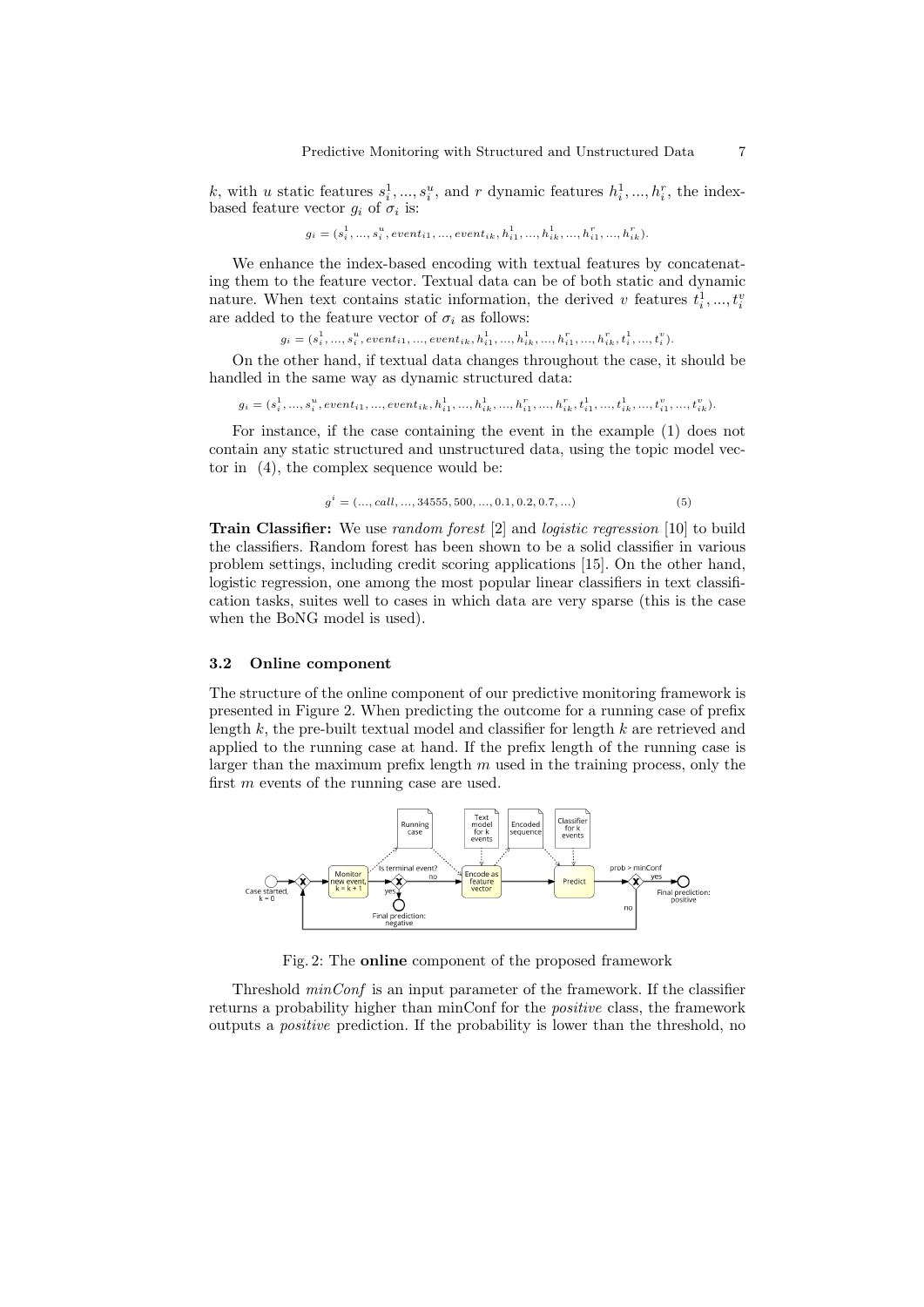prediction is made and the framework continues to monitor the case. When the observed event is a terminal event, the final prediction is negative.

This setting, where the framework focuses only on making positive predictions, follows closely most real-life scenarios. Indeed, it is important for the stakeholders to filter the cases that may become deviant in the future, so that preventive actions can be taken. On the other hand, in cases that will likely have a normal outcome, no specific action is taken and they are allowed to continue in their own path. Still, our framework is easily extensible to early prediction of both positive and negative outcomes.

# 4 Evaluation

We have implemented the proposed methods in  $Python<sup>4</sup>$  and evaluated their performance on two datasets using an existing technique for predictive process monitoring with structured data as a baseline [14]. Below we describe the datasets, evaluation method and findings.

# 4.1 Datasets

We evaluated our framework on two real-life datasets pertaining to: (i) the debt recovery (DR) process of an Estonian company that provides credit management service for its customers (creditors), and (ii) the lead-to-contract (LtC) process of a due diligence service provider in Estonia.

The debt recovery process starts when the creditor transfers a delinquent debt to the company. This means that the debtor has already  $\textit{defaulted}$  — failed to repay the debt to the creditor in due time. Usually, the collection specialist makes a phone call to the debtor. If the phone is not answered, an inquiry/reminder letter is sent. If the phone is answered, the debtor may provide an expected payment date, in which case no additional action is taken during the present week. Alternatively, the specialist and the debtor can agree on a payment schedule that outlines the repayments over a longer time period. If the collection specialist considers the case to be irreparable, she makes a suggestion to the creditor about forwarding the debt to an outside debt collection agency (send to encashment) or about sending a warning letter to the debtor on the same matter. The final decision about issuing an encashment warning to the debtor and/or sending the debt to encashment is made by the creditor. If there is no advancement in collecting the debt after 7 days (e.g., the payment was not received on the provided date or the debtor has neither answered the phone nor the reminder letter), the procedure is repeated.

It is in the interest of the creditor to discover, as early as possible, cases that will not lead to any payment in a reasonable timeframe. The earlier the debt is recovered, the more value it entails for the creditor. Moreover, such cases are likely irreparable and could be sent to encashment without further delay. Therefore, our prediction goal is to determine cases where no payment is received within 8 weeks after the beginning of the debt recovery process.

 $^4$  Scripts available at  $\texttt{https://github.com/irhete/PredictiveMonitoringWithText}$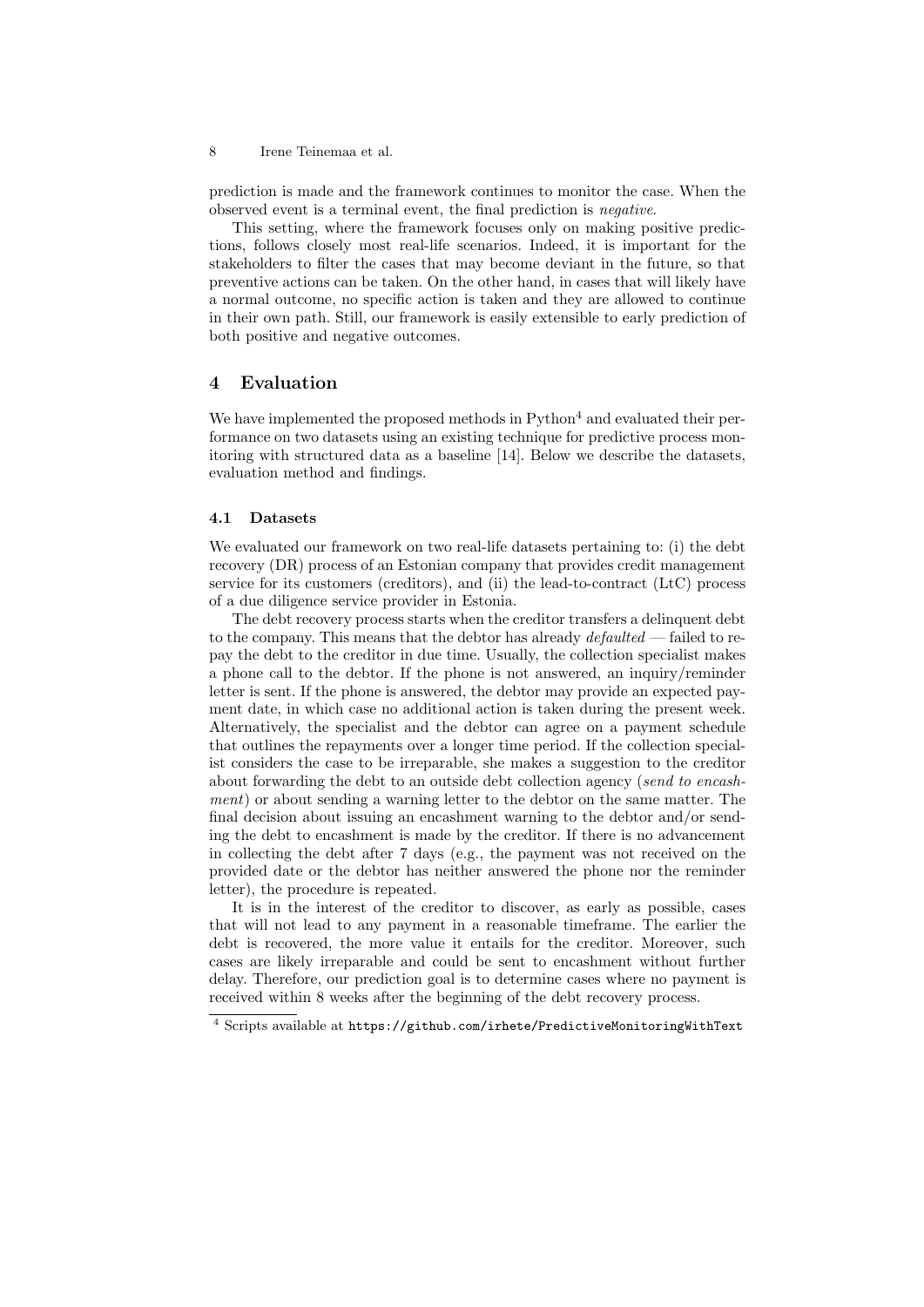The lead-to-contract process is logged through a customer relationship management system (CRM). The process begins when the sales manager selects companies as "cold leads" and loads them into CRM. Based on personal experience, the sales manager selects leads that qualify for an opportunity, or alternatively, makes a phonecall to the company in order to determine qualification. Then, when a case is in the *qualification stage*, a phonecall is initiated with the purpose of scheduling a meeting with the potential customer's representatives. If a meeting is scheduled, the opportunity enters the presentation stage. The goal of a sales person is to get the contract signed during the presentation. If she succeeds, the opportunity is marked as *won* and the case terminates. If the offer made during the meeting was acceptable, but the signing of the contract is postponed, the opportunity enters the contract stage. If the offer was not accepted during the meeting, an offer is sent via e-mail, and the opportunity moves to the offer stage. Any time during the process additional phonecalls can be made and follow-up meetings scheduled. When it becomes clear that the company is not interested in collaboration, the opportunity is marked as lost.

The number of potential customers is very high and it is not feasible for the sales people to deeply explore all of the possible leads. Thus, the process would benefit from a support system that estimates if an opportunity will likely end with a signed contract (opportunity won) or not (opportunity lost). If an opportunity is likely to be lost, the sales person can close it at an early stage (or assign it a lower priority), becoming able to focus on other leads with higher potential. Given this motivation, in the following experiments we aim at predicting, as early as possible, if an opportunity will be lost.

Table 1: Evaluation datasets

|              |       |     | $ \text{Data} $ # Normal cases $ \text{\# Deviant cases} $ Avg. # words/doc $ \text{\# Lemmas} \$ |       |  |  |  |  |  |  |
|--------------|-------|-----|---------------------------------------------------------------------------------------------------|-------|--|--|--|--|--|--|
| $\Box$ DR    | 13608 |     |                                                                                                   | 11822 |  |  |  |  |  |  |
| $_{\rm LtC}$ | 385   | 390 |                                                                                                   | 2588  |  |  |  |  |  |  |

In the debt recovery dataset, events are not explicitly logged. Instead, this information is captured in the collector's notes, which are written down in unstructured textual format. The collector's notes constitute a dynamic feature, which may describe the activity taken by the collection specialist, as well as the answer of the debtor and the assessment of the specialist. In the second dataset, the phonecall summaries are written down in unstructured format. The text in both datasets is written in Estonian language. Statistics about both datasets are given in Table 1.

Based on the structured data available, we identify 8 static and 69 dynamic features in the debt recovery dataset, and 3 static and 65 dynamic features in the lead-to-contract dataset. The static features are general statistics about the company, for instance, the size of equity, the net profit, and field of activity. The dynamic features in the first dataset are mostly related to the debt, e.g., the number of days past due, the expected repayment amount until the next  $\gamma$  days, and the sum of other debts of the debtor. In the second dataset, the dynamic features include activity name, resource, and expected revenue. For both datasets, we use dynamic features that reflect the company's (either the debtor's or the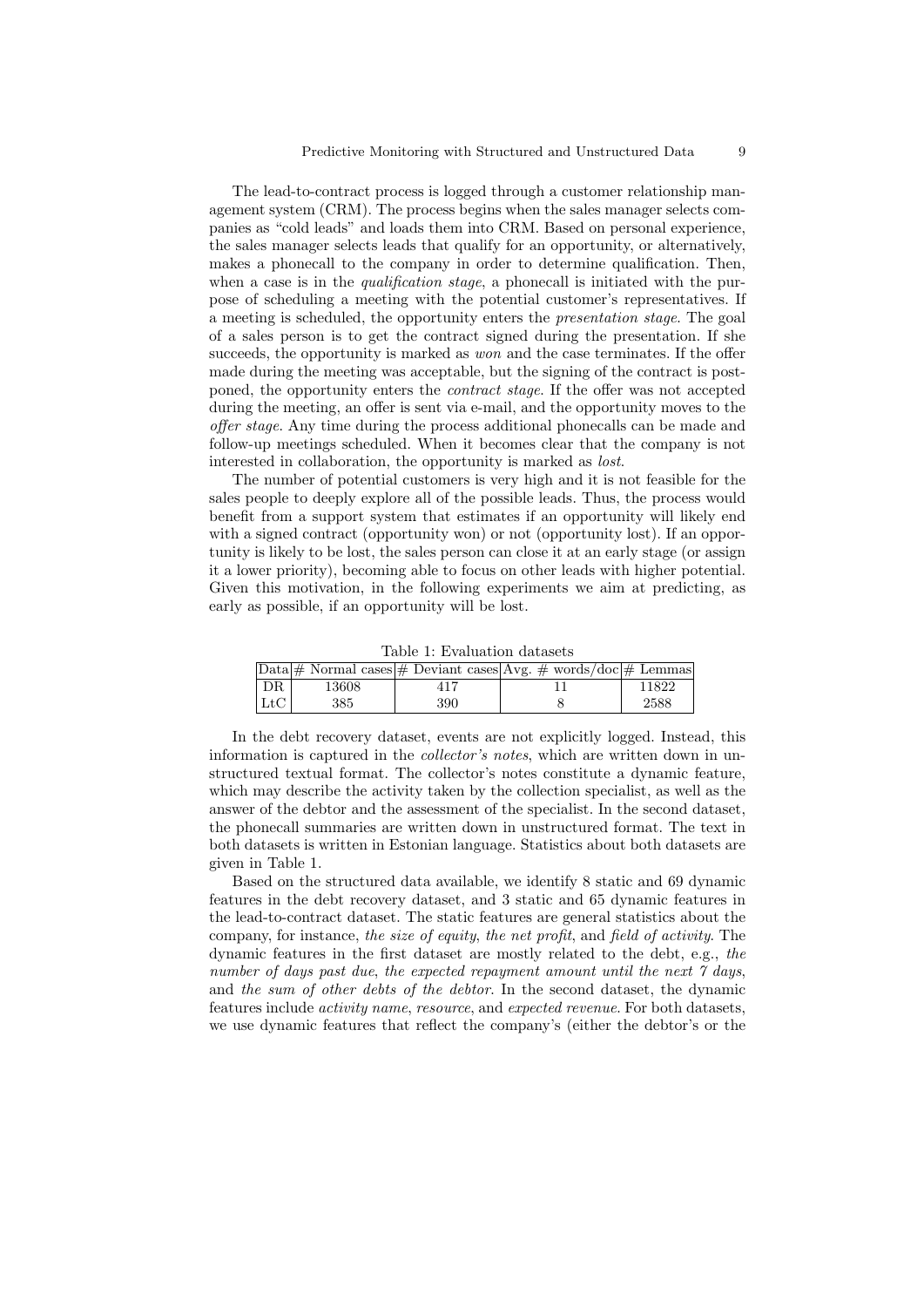potential customer's) risk score, calculated at 6 different months prior to the given event. Moreover, as the first dataset contains a considerable amount of missing values, additional 16 (static) features are added that express whether the value of a particular feature is present or missing. In the given datasets, we decide to use unstructured data as static information, i.e., to encode only the last available text, given a specific prefix length.

#### 4.2 Research Questions and Evaluation Measures

In our evaluation, we address the following three research questions:

- RQ1 Do the features derived from textual data (using different methods) increase the prediction accuracy of index-based sequence encoding?
- RQ2 Do the features derived from textual data (using different methods) increase the prediction earliness of index-based sequence encoding?
- **RQ3** Is the proposed predictive monitoring framework *efficient*?

For evaluating prediction accuracy  $(RQ1)$  of our framework, we use *precision*, recall, and F-score, as suggested in [17]. We do not use accuracy, as it can lead to misleading results in case of imbalanced data [19]. Also, we do not report about specificity, as our main goal is to predict the positive class as accurately as possible. All metrics are based on the possible combinations of actual and predicted outcomes. True positives (TP) are positive cases, which are correctly predicted as positive. True negatives (TN) are negative cases, which are correctly predicted as negative. False positives (FP) are negative cases, which are incorrectly predicted as positives. False negatives (FN) are positive cases, which are incorrectly predicted as negatives. Given these notions, precision is defined as  $TP/(TP + FP)$ , recall as  $TP/(TP+FN)$ , and F-score as  $2 \cdot precision \cdot recall/(precision + recall)$ .

To answer RQ2, we measure the earliness of predictions [7]. Earliness is calculated for cases that are predicted as positive, as the ratio of length of the case when the final prediction was made / total length of the case. For instance, if the case was predicted as positive after 2 events, while the actual total length of the case was 8 events,  $earlines = 0.25$ . Low earliness values are better, as the aim of predictive monitoring is to provide predictions as early as possible.

Finally, the *computation time* is measured in order to estimate the efficiency of the framework (RQ3). For evaluating the offline component of the framework, we differentiate between the time for data processing (text model construction, textual feature extraction, and sequence encoding) and classifier training. Times are summed up over all prefix lengths, in order to evaluate the total time that is needed to set up the framework. For evaluating the online component, we combine the time for encoding the running case as a feature vector and the time for prediction. Times are averaged over the total number of processed events.

# 4.3 Evaluation Procedure

We split each dataset randomly in two parts, so that  $4/5$  of it is used for training the offline component, while the remaining  $1/5$  is used for testing the online component. For tuning the parameters of the text modeling methods, we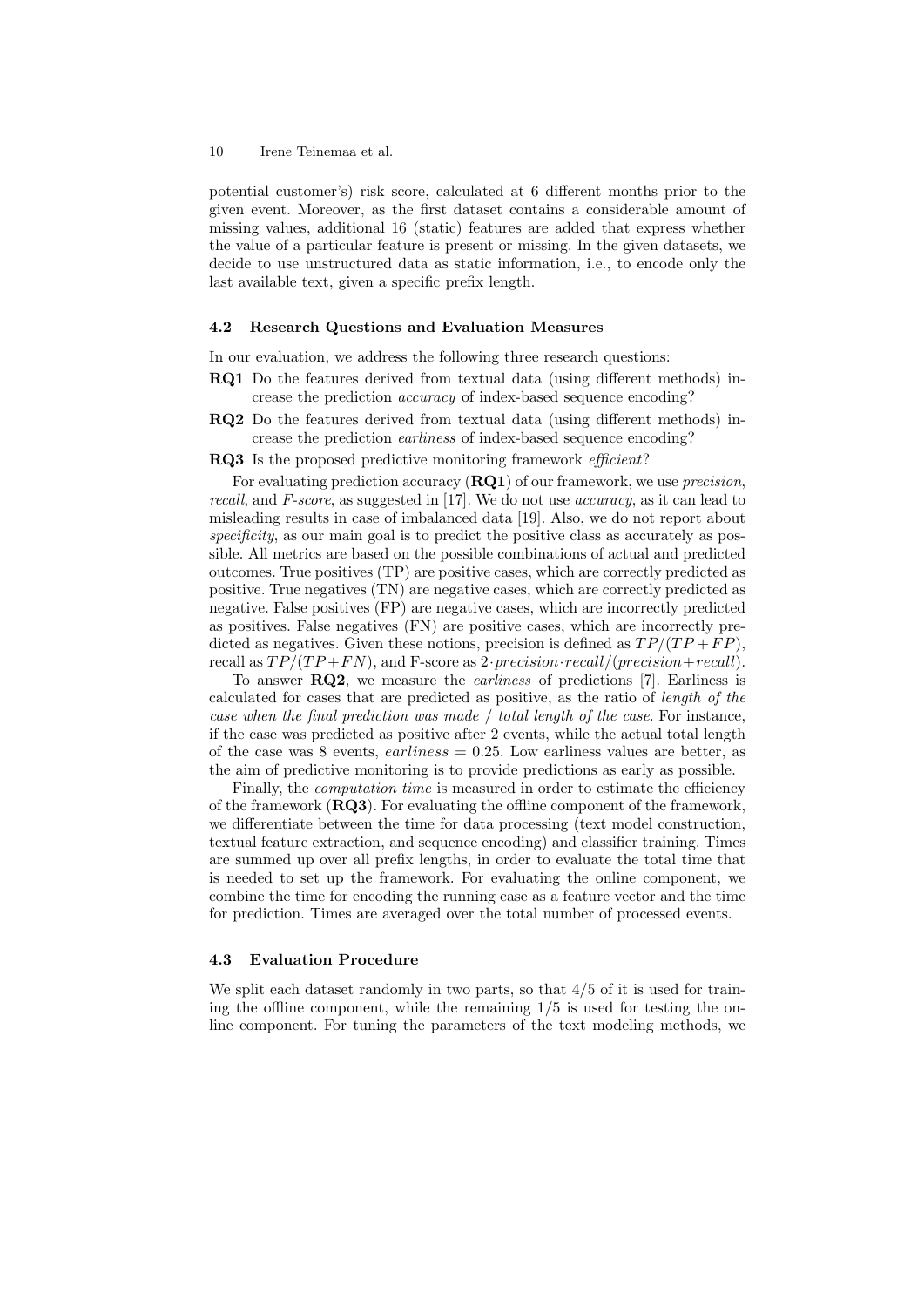perform a grid-search over all combinations of selected parameter values using 5-fold cross-validation on the training set. In the DC dataset, where only 3% of cases are deviant, we use oversampling on the training data in order to alleviate the imbalance problem. The final Paragraph Vector models are trained for 10 epochs. The optimal parameters are chosen based on F-score, for each combination of text modeling method, classification method, and confidence threshold. The computation times are calculated as the average of 10 equivalent executions with  $minConf = 0.6$ . The probability estimates returned by the classifier are used as confidence values.

The optimal parameters found when using random forest and logistic regression are different. However, in the following, we discuss the values obtained using random forest only, since random forest performs better than logistic regression in all cases. We optimize the parameters described in Section 3 and use the default values for all the parameters not mentioned.

For the method based on the basic BoNG model, we explore 43 parameter settings (varying maximum *n-gram size, idf, and number of selected features*). In most cases, tf-idf weights perform slightly better than simple tf. Moreover, bigrams and trigrams gain similar performance, while both are better than unigrams. The best number of selected features stays between 100 and 1000. In the DR dataset, only 100 features are often sufficient to gain a good accuracy, while more features are needed in the LtC dataset (usually 750 or 1000).

For the method based on the BoNG model with NB log count ratios, we try 84 combinations of parameters (varying  $\alpha$ , maximum *n-gram size* and *number* of selected features). Changing the  $\alpha$  value has almost no effect on the results, usually a small value (either 0.01 or 0.1) is chosen. The best number of selected features tends to be higher than in the BoNG case, usually between 250 and 1000 features in the DR dataset and between 1000 and 5000 in the LtC dataset. In most cases, trigrams outperform bi- and unigrams.

In case of LDA (we vary the *number of topics* and *idf*), we try 6 different numbers of topics (12 combinations in total). In general, the larger the confidence, the higher the number of topics that achieves the best results. In the DR dataset, idf normalization does not improve the outcome, while changing the parameters has very little effect on the results in the LtC dataset.

For PV, we explore 91 combinations, varying the size of the feature vector and the window size. The best results are obtained with a small 10- or 25-dimensional vector. The optimal window size varies a lot across the experiments, but stays between 5 and 9, in general.

Experiments were run in Python 3.5 using scikit-learn (BoNG and classifiers), gensim (LDA and PV) and estnltk (lemmatization) libraries on a single core of a 64-bit 2.3 Ghz AMD Opteron Processor 6376 with 378GB of RAM.

#### 4.4 Results

The F-scores of the random forest classifiers are shown in Figures 3a (debt recovery dataset) and 3c (lead-to-contract dataset). We observe that in both datasets, the methods that utilize unstructured data almost always outperform the baseline. In the DR dataset, BoNG and NB achieve considerably better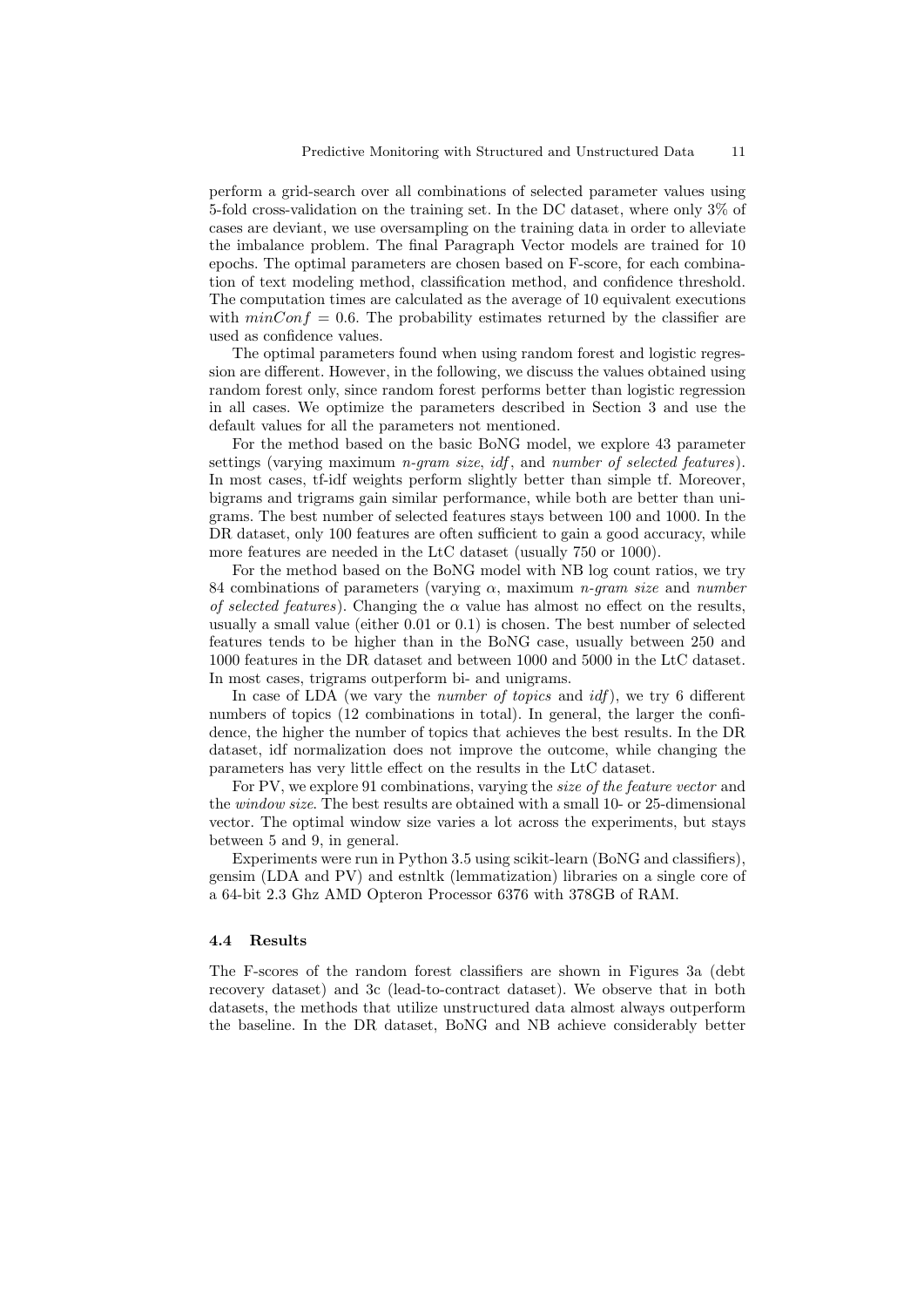

Fig. 3: Predictive monitoring results with random forest

results than the other methods, while in the LtC dataset, the best results are produced by LDA. Although the proportion of unstructured vs. structured data in the LtC dataset is much smaller than in the DR dataset, the improvement of the results is still substantial. The highest F-score in the DR dataset (0.791) is achieved by NB with  $minConf = 0.55$ , while LDA achieves F-score of 0.753 with  $minConf = 0.65$  in the LtC dataset.

Figures 3b and 3d show the prediction earliness achieved with random forest. The model with the best F-score in the DR dataset tends to make predictions when 59% of a case has finished, while the best model in the LtC dataset is predicted after 40% of a case has been seen.

In order to further explore the importance of unstructured data in making predictions, we performed additional experiments using unstructured data only. In the DR dataset, the NB model achieves F-score of 0.66 (instead of 0.791 as in Figure 3a), while in the LtC dataset, the LDA model reaches F-score of 0.70 (instead of 0.75 as in Figure 3c). In both datasets, the model trained with only structured data (the baseline) outperforms all unstructured data models in terms of precision, while falls behind in terms of recall. Thus, unstructured features have some predictive power on their own, but in order to get the most out of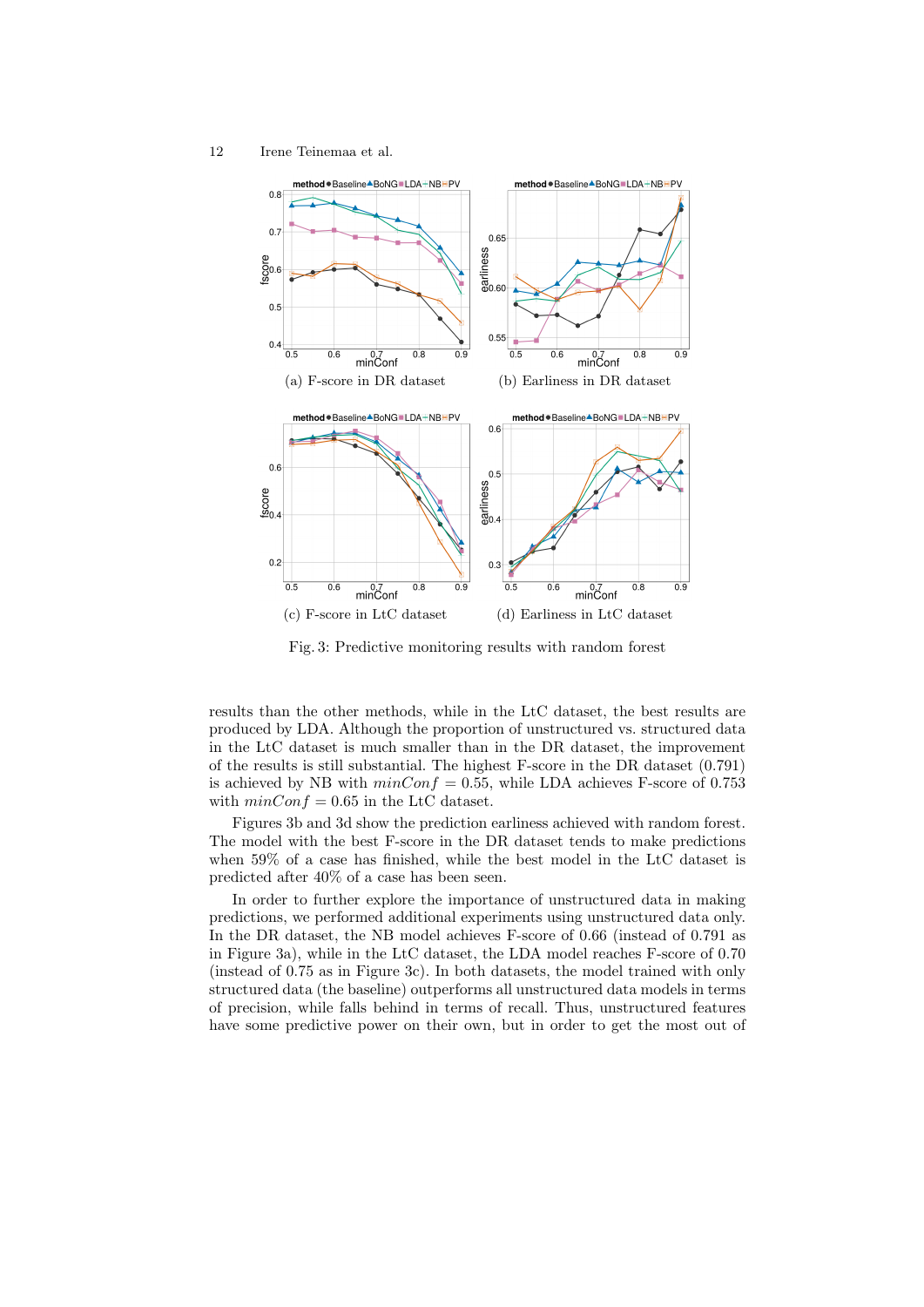the data, they should be combined with structured data. In addition, we observe that using the best model (NB, conf=0.55) of the DR dataset, 3 out of the top 5 features ranked according to Gini impurity are derived from textual data. On the other hand, in the LtC dataset (LDA, conf=0.65), the first 9 features according to importance are structured features. This implies that in best model of the LtC dataset, textual features are less relevant than structured features.

Table 2 reports the computation time required by the offline component for data processing and for classification, as well as the computation time required by the online component for providing a prediction with a minimum confidence of 0.6. The most expensive technique, in terms of computation time for setting up the offline component, is LDA, which requires more than 4 minutes for data processing in the DR dataset and 28 seconds in the LtC dataset (Table 2). The difference between the time required by the two datasets is likely due to their different size. In case of PV, the processing time of the offline component depends highly on the number of epochs used for training the paragraph vectors. In our experiments, we used 10 epochs, which results in relatively high processing time. BoNG is the most efficient method, taking only little over a second in the smaller dataset and over 5 seconds in the larger one. On the other hand, the current implementation of NB does not scale well as the size of the data increases.

Classifier training times remain between 24 and 83 seconds, depending on the dataset size and number of features. In the online component, all the methods are extremely fast in processing a running case (in the order of milliseconds per event). The slowest is LDA which takes 7 ms on average in the DR dataset.

Depending on the application, some additional time may be needed to prepare the data into a suitable format. Preprocessing the entire dataset took 2.3 min in case of DR and 14 s in case of LtC. The most time-consuming procedure was lemmatization that took 1.5 min in DR (12 s in LtC).

Table 2: Computation times,  $minConf = 0.6$ 

|                     | total_proc_offline (s) |                                                                                                                                                                                                                                                                                                                         |  |  |  | total_cls_offline (s) |                                                                                            |  |  | avg_online (ms) |  |  |  |  |  |
|---------------------|------------------------|-------------------------------------------------------------------------------------------------------------------------------------------------------------------------------------------------------------------------------------------------------------------------------------------------------------------------|--|--|--|-----------------------|--------------------------------------------------------------------------------------------|--|--|-----------------|--|--|--|--|--|
|                     |                        | $\lceil \text{Data} \rceil \lceil \text{Base} \rceil \text{BoNG} \rceil \text{NB} \rceil \text{LDA} \rceil \text{PV} \rceil \lceil \text{Base} \rceil \text{BoNG} \rceil \text{NB} \rceil \text{LDA} \rceil \text{PV} \rceil \lceil \text{Base} \rceil \text{BoNG} \rceil \text{NB} \rceil \text{LDA} \rceil \text{PV}$ |  |  |  |                       |                                                                                            |  |  |                 |  |  |  |  |  |
|                     |                        |                                                                                                                                                                                                                                                                                                                         |  |  |  |                       |                                                                                            |  |  |                 |  |  |  |  |  |
| $ $ LtC $ $ 0.5 $ $ |                        |                                                                                                                                                                                                                                                                                                                         |  |  |  |                       | 1.4   1.7   28.0   14.7   28.1   29.9   35.2   24.5   27.3     0.3   0.4   0.5   0.7   0.5 |  |  |                 |  |  |  |  |  |

We also ran the same experiments with logistic regression instead of random forest. We omit these results since logistic regression performed worse in all cases. A possible explanation is that the dataset contains both sparse (textual features in case of BoNG and NB) and dense features (structured data payload), and the dense features carry substantial predictive power. Logistic regression is generally more suitable for sparse data.

#### 4.5 Discussion

According to our results, BoNG performs well on both datasets over all confidence thresholds. This indicates that there exists a set of n-grams that carry enough information to classify cases. NB is able to outperform BoNG in a few cases, but the implementation is not as scalable.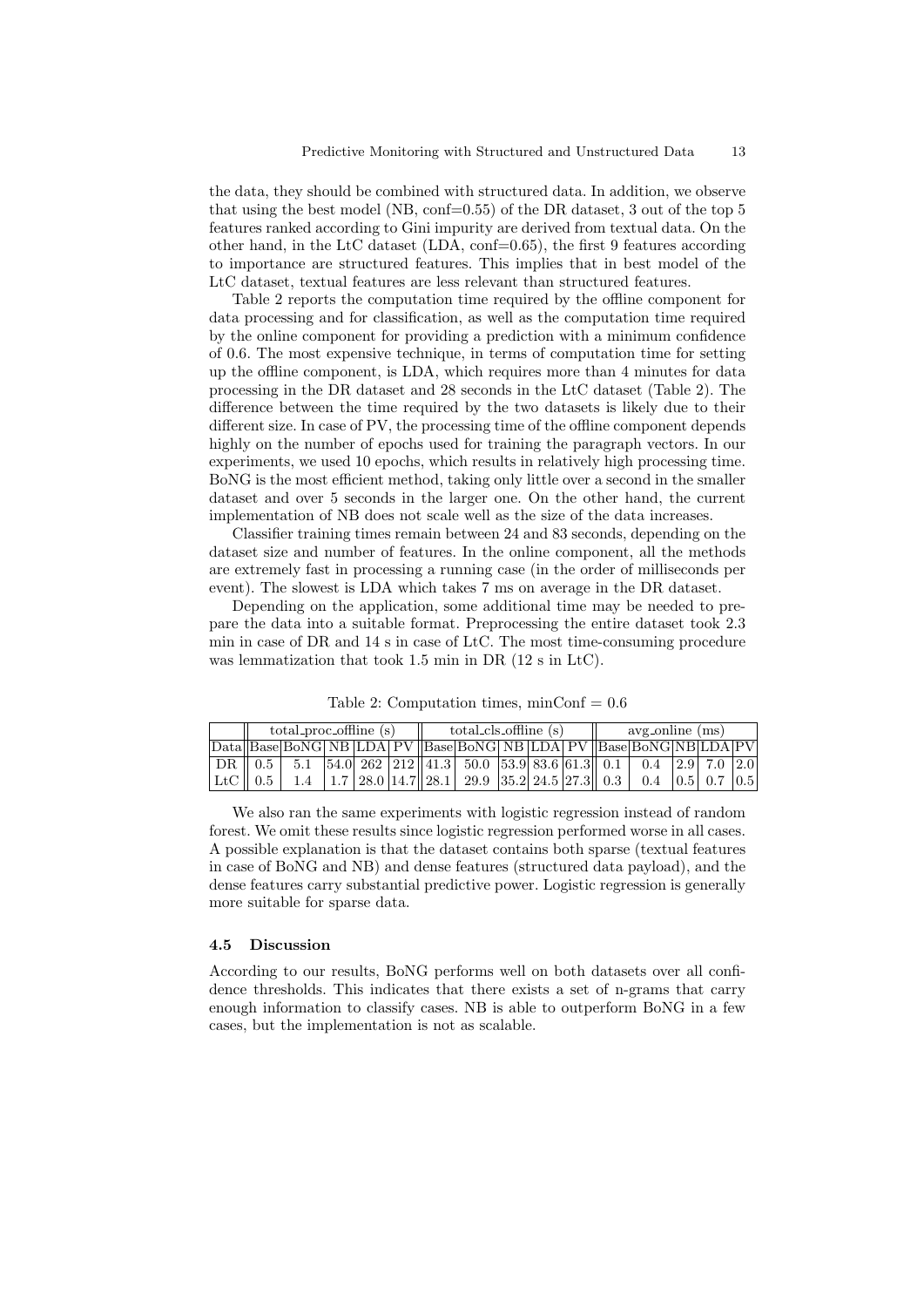In the LtC dataset, the best results are produced by LDA. The reason for this might be that LDA combines the information captured in textual data into topics, instead of using specific words. Thus, it is able to perform well even in the case of few available textual data, which is the case in the LtC dataset. Also, supported by previous studies where topic modeling methods have shown to perform well on short texts, such as tweets [11], LDA is less affected by the fact that individual notes in the LtC data set contain only 8 words on average.

A possible reason for PV performing worse than the other methods is that PV computes the feature vector for an unseen document via inference. Therefore, in order to produce reliable results, it requires a fairly large document collection for training. Moreover, the benefits of PV become more evident in heterogenous datasets, where a variety of words is used to express similar concepts.

One limitation of our evaluation is its low generalizability. While the evaluation datasets come from two real-life processes with different deviant case ratios (balanced vs. imbalanced), the textual notes in both datasets are written by members of a small team of debt recovery specialists and salespeople respectively. The observations might be different if these notes were written by a larger team or if they included emails sent by customers (higher heterogeneity). Also, the results may be affected by the amount of textual data available. Another limitation is the reduced set of classification algorithms employed (random forest and logistic regression). While these algorithms are representative and widely used in text mining, other classifiers might be equally or more suitable.

# 5 Related Work

Predictive monitoring is relevant in a range of domains where actors are interested in understanding the future performance of a system in order to take preventive measures. Predictive monitoring applications can be found in a wide range of settings, including for example industrial processes [12] and medical diagnosis [4]. One recurrent task addressed in this field is that of failure prediction [19] – i.e., detecting that a given type of failure will occur in the near-term.

While the predictive monitoring problems addressed in the above fields share common traits with the problem addressed in this paper, business process event logs have a specific characteristics that call for specialized predictive monitoring methods, chiefly: (i) business process event logs are structured into cases and each case can have a different outcome; hence, the problem is that of monitoring multiple concurrent streams of events rather than one; (ii) every event in a case refers to a given activity or external stimulus; (iii) every event has a payload; (iv) the payload may contain both structured data and text, and the structured part of the data includes both discrete and numerical attributes. In contrast, in other application domains [12, 19, 4], events in a given stream are generally of homogeneous types and carry numerical attributes (e.g., measurements taken by a device), this requiring a different type of techniques compared to predictive business process monitoring.

A range of methods have been proposed in the literature to deal with this specific combination of characteristics. These methods differ in terms of the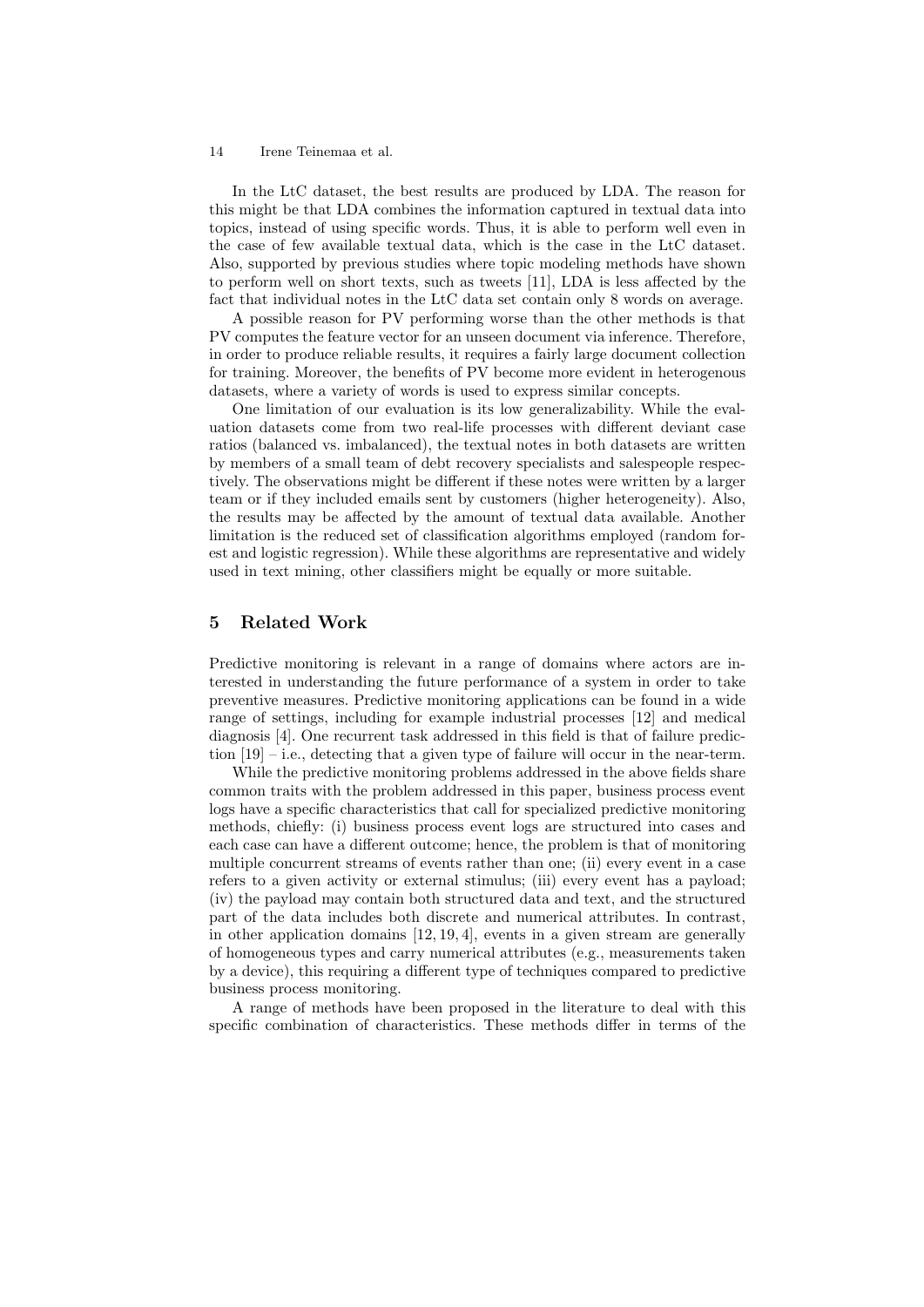object of prediction, the type of data employed, and the approach used for feature encoding. With respect to the former, some approaches focus on predicting time or other performance measures. For example, [18] uses stochastic Petri nets to predict the remaining execution time of a case, while [17] addresses the problem of predicting process performance violations in general and deadline violations in particular. Other approaches focus on predicting the outcome of a process, such as predicting failures or other types of negative outcomes (a.k.a. deviance). For example, [6] presents a technique to predict risks, while [16] focuses on predicting binary outcomes (normal vs. deviant cases).

Predictive process monitoring approaches also differ depending on the type of data they use. Some approaches only use control-flow data [18, 17], others use control-flow and structured data [9, 16, 6, 14]. When building predictive process monitoring models that take into account both control-flow and data payloads, a key issue is how to encode a given trace in the log (or a prefix thereof) as a feature vector. In this respect, a comparison feature encoding approaches is given in [14], which empirically shows that an index-based encoding approach provides higher performance.

None of the above studies have taken into account textual data. Yet, textual data is generated in a range of customer-facing processes and as shown in this paper, can enhance the performance of predictive process monitoring models.

# 6 Conclusion

We outlined a framework for predictive process monitoring that combines text mining methods to extract features from textual documents, with (early) sequence classification techniques designed for structured data. We studied different combinations of text mining and classification techniques and evaluated them on two datasets pertaining to a debt recovery process and a sales process.

In the reported evaluation, BoNG and NB, in combination with random forest, outperform other techniques when the amount of textual data is sufficiently large. In the presence of a smaller document collection, LDA exhibits better performance. An avenue for future work is to further validate these observations on other datasets exhibiting different characteristics, for example, datasets containing longer or more heterogeneous documents. Another future work avenue is to produce interpretable explanations of the predictions made, so that process workers and analysts can understand the reasons why a given case is likely to end up with a given outcome. Last but not least, we are planning to integrate our tool in the operational support of the process mining tool ProM to provide predictions starting from an online stream of events.

Acknowledgments This research is funded by the EU FP7 Programme (project SO-PC-Pro) and by the Estonian Research Council and by ERDF via the Software Technology and Applications Competence Centre (STACC).

# References

1. Blei, D.M., Ng, A.Y., Jordan, M.I.: Latent dirichlet allocation. the Journal of machine Learning research 3, 993–1022 (2003)